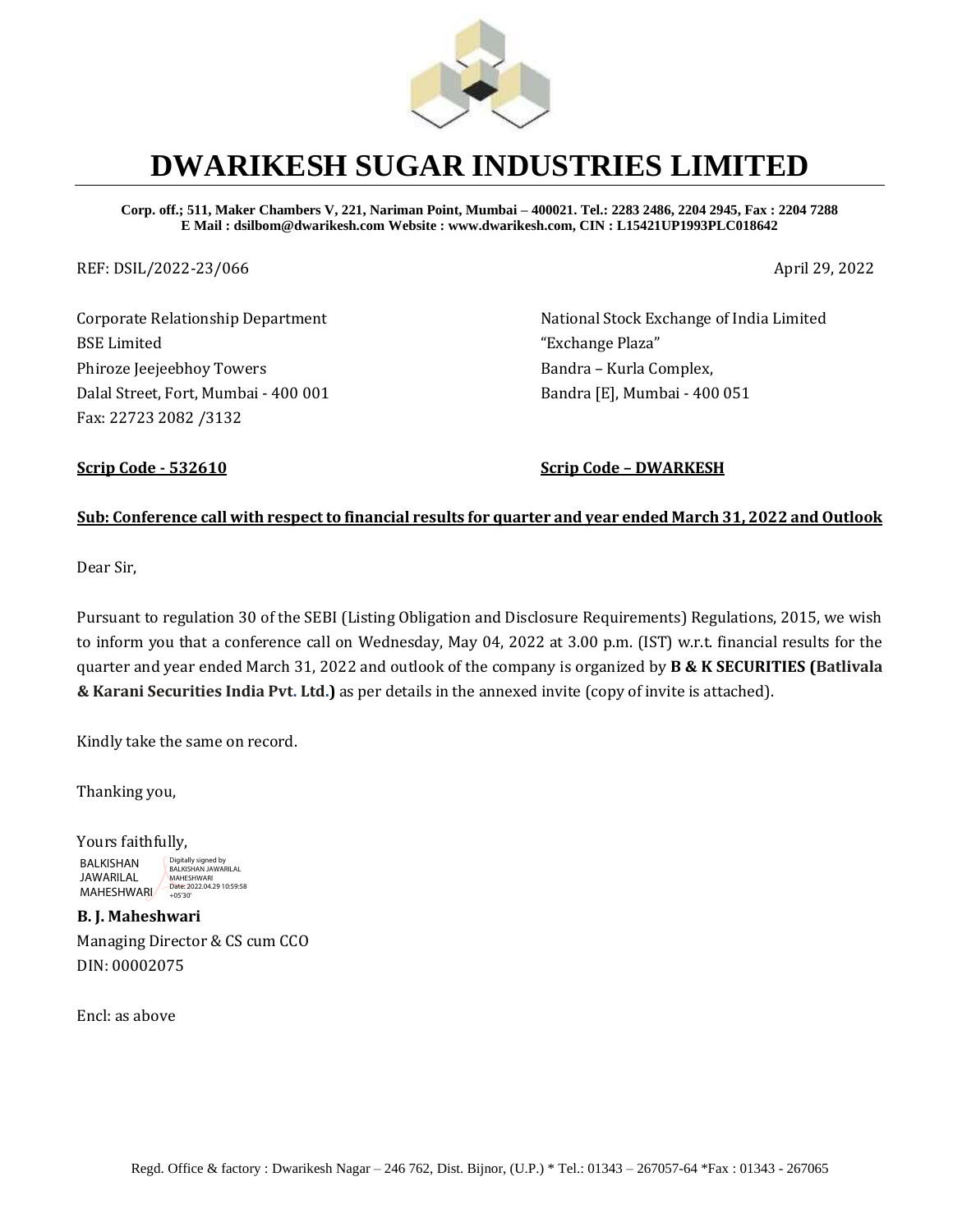

**CONCALL INVITE B&K Securities shall hold a Conference Call of Dwarikesh Sugar Industries Ltd.**

**CIN**: L15421UP1993PLC018642

to discuss the Q4FY22 Financial performance

on **Wednesday, 4 th May 2022** at **3:00 pm IST**

**The Management Team will be represented by:**

**Mr. Vijay S. Banka** – Managing Director

**You are cordially invited to join the conference call**

# **Diamond Pass Link**

[https://services.choruscall.in/DiamondPassRegistration/register?confirmationNumber=023538](https://nam10.safelinks.protection.outlook.com/?url=https%3A%2F%2Fservices.choruscall.in%2FDiamondPassRegistration%2Fregister%3FconfirmationNumber%3D0235383%26linkSecurityString%3D100ad6951&data=05%7C01%7Cindia%40choruscall.com%7Cf305dced36354e740c5808da28d98eb1%7Cb33d8fee5ac94ed69e4d5ad041ecfd21%7C0%7C0%7C637867212266662698%7CUnknown%7CTWFpbGZsb3d8eyJWIjoiMC4wLjAwMDAiLCJQIjoiV2luMzIiLCJBTiI6Ik1haWwiLCJXVCI6Mn0%3D%7C3000%7C%7C%7C&sdata=DDYMU5SjjQ3tvW5cDHMc0yN879aQ7zSghhC746QwTv8%3D&reserved=0)

[3&linkSecurityString=100ad6951](https://nam10.safelinks.protection.outlook.com/?url=https%3A%2F%2Fservices.choruscall.in%2FDiamondPassRegistration%2Fregister%3FconfirmationNumber%3D0235383%26linkSecurityString%3D100ad6951&data=05%7C01%7Cindia%40choruscall.com%7Cf305dced36354e740c5808da28d98eb1%7Cb33d8fee5ac94ed69e4d5ad041ecfd21%7C0%7C0%7C637867212266662698%7CUnknown%7CTWFpbGZsb3d8eyJWIjoiMC4wLjAwMDAiLCJQIjoiV2luMzIiLCJBTiI6Ik1haWwiLCJXVCI6Mn0%3D%7C3000%7C%7C%7C&sdata=DDYMU5SjjQ3tvW5cDHMc0yN879aQ7zSghhC746QwTv8%3D&reserved=0)

**Dial-in Numbers Universal Dial-in**

+91 22 6280 1222/+91 22 7115 8123

# **International Toll Free**

**UK** 08081011573 **USA** 18667462133 **HongKong** +852 30186877

**Singapore** +65 31575746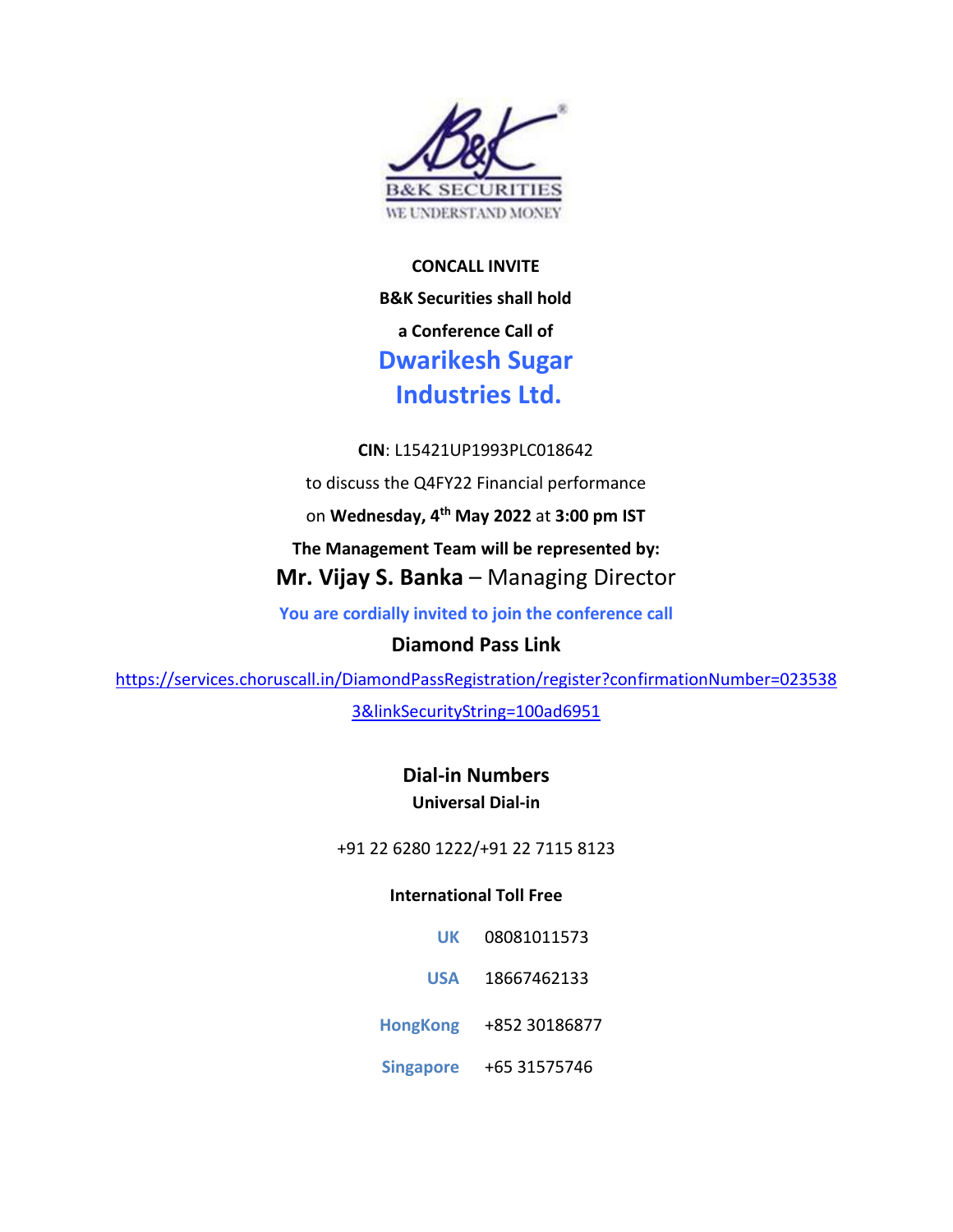For further information, please contact

#### **Mr. Anupam Goswami**

#### **Batlivala & Karani Securities India Pvt. Ltd.**

### +91 90511 63951

[anupam.goswami@bksec.com](mailto:anupam.goswami@bksec.com)

Regards

B&K Research [research.equities@bksec.com](mailto:research.equities@bksec.com) +91-22-4031 7000

#### **Disclaimer**

This report was prepared, approved, published and distributed by Batlivala & Karani Securities India Private Limited ("B&K") located outside of the United States (a "non-US Group Company"), which accepts responsibility for its contents. It is distributed in the U.S. by Enclave Capital, a U.S. registered broker dealer, on behalf of B&K, only to major U.S. institutional investors (as defined in Rule 15a-6 under the U.S. Securities Exchange Act of 1934 (the "Exchange Act") pursuant to the exemption in Rule 15a-6. Neither the report nor any analyst who prepared or approved the report is subject to U.S. legal requirements or the Financial Industry Regulatory Authority, Inc. ("FINRA") or other regulatory requirements pertaining to research reports or research analysts. No non-US Group Company is registered as a broker-dealer under the Exchange Act or is a member of the Financial Industry Regulatory Authority, Inc. or any other U.S. self-regulatory organization. Outside the United States, this report is distributed by B&K or an authorized affiliate of B&K.

The report has been compiled or arrived from sources believed to be reliable and in good faith, but no representation or warranty, express or implied is made as to their accuracy, completeness or correctness. B&K has not verified the factual accuracy, assumptions, calculations or completeness of the information. Accordingly, B&K accepts no liability whatsoever for any direct or consequential loss or damage arising from (i) the use of this communication (ii) reliance of any information contained herein, (iii) any error, omission or inaccuracy in any such Information or (iv) any action resulting there from. B&K provides the information for the purpose of the intended recipient's analysis and review and recipients are advised to verify the factual accuracy, assumptions, calculations and completeness of the information.

This report was produced by B&K solely for information purposes and for the use of the recipient. It is not to be reproduced, redistributed under any circumstances and is not to be copied or made available to any person other than the recipient. All estimates, expressions of opinion and other subjective judgments contained herein are made as of the date of this document. Emerging securities markets may be subject to risks significantly higher than more established markets. In particular, the political and economic environment, company practices and market prices and volumes may be subject to significant variations. The ability to assess such risks may also be limited due to significantly lower information quantity and quality. By accepting this document, you agree to be bound by all the foregoing provisions. This document does not constitute an offer of, or an invitation by or on behalf of B&K or its affiliates or any other company to any person, to buy or sell any security.

The views of any Analyst reflected in this report are given in compliance with the Research Analyst Regulations, 2014. All analysts covering the securities/ companies mentioned in this report have complied with the appropriate set of rules, regulations & procedures in their detailed coverage report(s) of the respective securities/companies. It is important to note that any dispute with respect to this Research Report, would not have access to stock exchange investor redressal forum or arbitration mechanism.